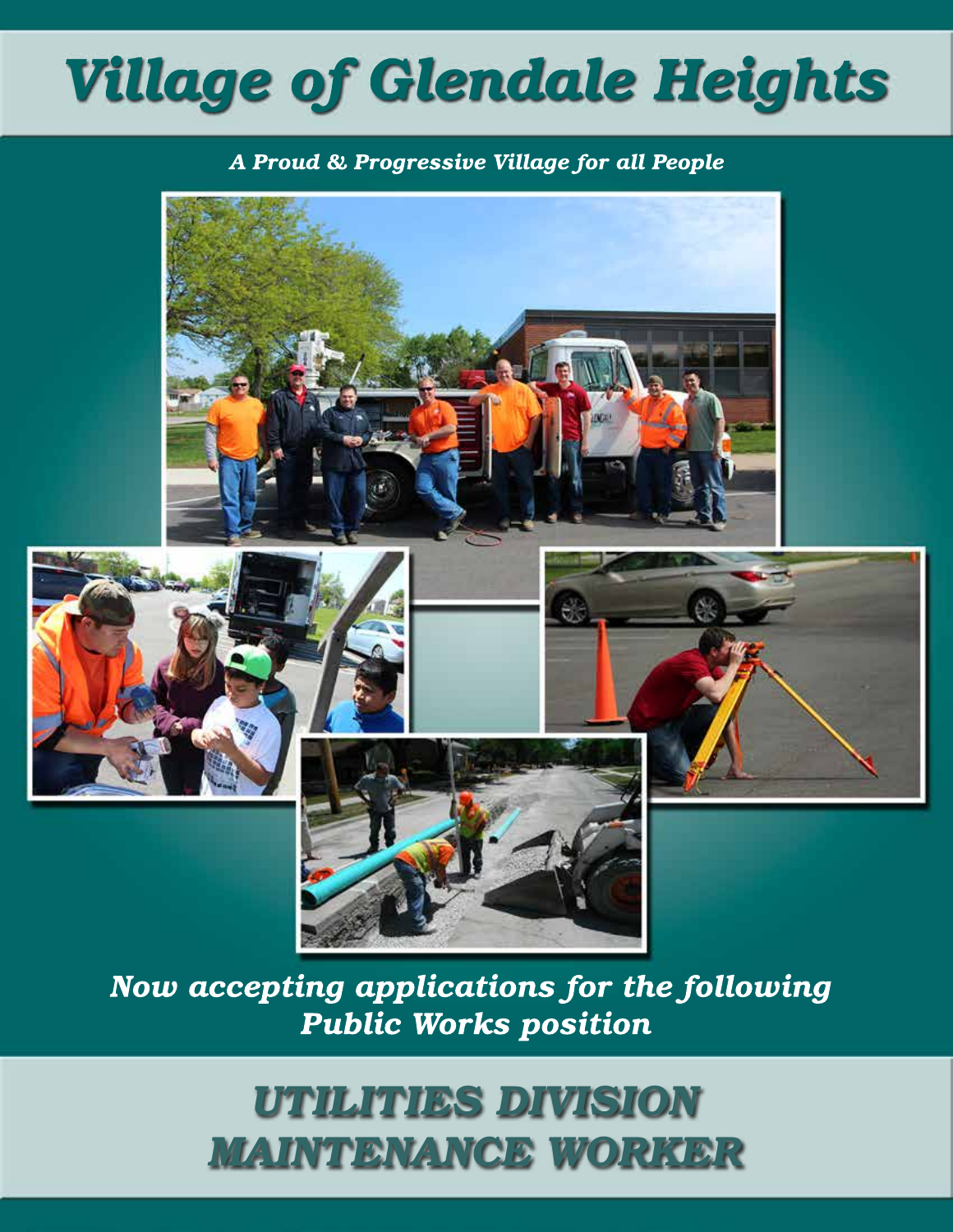# **The Village of Glendale Heights**

The Village of Glendale Heights is a modern residential, suburban community, 15 miles west of the Chicago city limits. Over the years, the Village has welcomed a significant growth, both in population, and within our business community. Its landscape is dotted with ranch homes, split levels, apartments, condominiums, shopping centers, churches, industrial business parks, beautiful community and neighborhood parks, modern service facilities, and three excellent elementary school systems.

The positive influence of many improvements to the Village, including Camera Park, renovations to the Civic Center, the Center for Senior Citizens, and the Sports Hub, unmistakably echo the vibrant character and the vitality of our community. We have become an attractive, growing community, that boasts within its boundaries AdventHealth GlenOaks and the beautiful Glendale Lakes Golf Club, owned and managed by the Village of Glendale Heights.

The current population is 34,208 as of the 2010 census. The Village of Glendale Heights is dedicated to maintaining its progressive atmosphere, while offering its residents superior community amenities and services that respect the concerns of residents, while striving to provide a safe, viable community in which to live.



### **Village Government**



The Village of Glendale Heights was incorporated in July of 1959. The first election was held on August 2, 1959. Though incorporated as Glendale, the name was changed to Glendale Heights in March 1960 because of a conflict with another Glendale in southern Illinois. The name chosen is appropriate for "Glendale" as it reflects a close geographic identity with two neighbors, Glen Ellyn to the south and Bloomingdale to the north. "Heights" describes the unique topography of the Village as it rests on two distinct elevations with a 100-foot variation.

The Village is a home rule municipality under the Constitution of the State of Illinois and is governed by a Village President and 6 Village District Trustees. The elected officials serve alternating four-year terms.

The Village of Glendale Heights has over 300 employees making up several departments which include, Administration; Police; Parks, Recreation & Facilities; Public Services; Finance; Administrative Services; Community Development; and Glendale Lakes Golf Club.

## **Village of Glendale Heights Mission Statement**

The Village of Glendale Heights strives to improve the quality of life to all its residents and commits to serve, protect and provide a high standard of services and programs through the cooperative efforts of its residents, businesses, employees and elected officials.